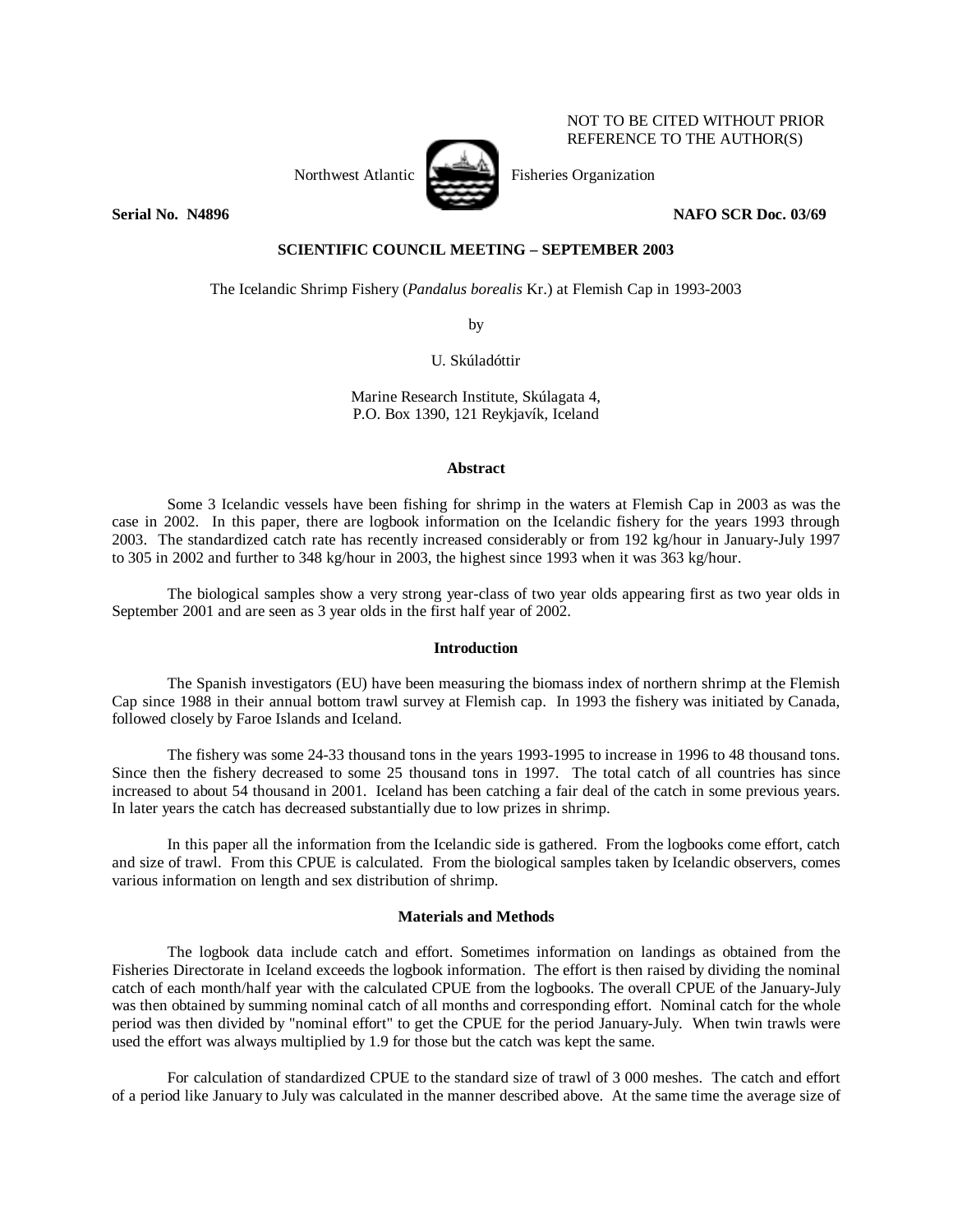trawl (no. of standard meshes (40 mm) in circumference of the belly) be it single or double was calculated. The CPUE for trawl size 3000 meshes was then considered to be proportional to the mean size of trawl in the same period.

 Icelandic observers have sampled shrimp onboard Icelandic vessels since 1996 at Flemish Cap. The shrimp was measured fresh to the nearest 0.5 mm using Vernier calipers. Observers then sorted each length class into males and females using the method of Rasmussen (1953) and the females further into primiparous and multiparous using the sternal spine criterion of McCrary (1971).

### **Catch and Effort data**

 In 2003 the fishery was carried out since January. The catch in 2003 so far is 3 080 tons (Table 1) as compared to 3 540 tons at the same time in 2002. Iceland increased the total allowable catch (TAC) for Icelandic vessels from 6 800 tons in 1999, to about 10 000 tons for years 2000 to 2002 and to 13 500 for year 2003. In spite of this high TAC the total catch was only 5 300 tons in year 2001, 5 700 tons in 2002 and 3 080 tons so far in 2003.

The mean CPUE for the year 1997 was the lowest ever for Iceland or 192 kg per trawling hour for the period January through July (Table 2). In 1998 the mean CPUE for the same period was much higher or 294 kg and rather similar in 1999 and 2000. The average size of gear used was about 3000 meshes in most years, but increased to about 3 500 meshes in years 1999 to 2001 and 3 700 meshes in 2002. The trawl size in year 2003 is by far the largest or 4 190 meshes so the unstandardized CPUE of 2003 gives an impression of unrealistic stock increase. Therefore it makes more sense to look at CPUE at a standard trawl size (3 000 meshes circumference). At the same time the use of twin trawls has increased in 1998 from a little less than 60% in 1995-1997 to about 67%- 85% in the years 2000-2003.

### **Length frequencies and age groups**

 The length frequency distributions of Icelandic samples from 2001 through 2003 are shown by months in Fig. 1-3. Two year olds are seen in May year 2001about 15-16 mm CL and get more prominent in the latter part of the year, namely September to December (Fig. 1). Three year olds (the 1999 year-class) are also very prominent in year 2002. So the year-class 1999 appears to be strong. The year-class appears to be rather prominent still in year 2003 but the length frequency distributions need to be analysed before much can be said about the year-classes.

### **By-catch**

The by-catch was about 0.3% in the years 2002 and 2003, 0.9% in 2000 and 0.8% in 2001 as compared to 0.8% of the shrimp catch in 1999 and 1998, 1.8% in 1997 and 3% in 1996 (Skúladóttir, 1998). Most of this was redfish or 0.7-0.8% in the years 1999 to 2002. Other species were wolffish, Greenland halibut and American plaice. Cod was seen for the first time in April 1999, but has not been seen since.

## **References**

- McCrary, J.A. 1971. Sternal spines as a characteristic for differentiating between females of some Pandalidae. *J. Fish. Res. Board Can*., **28**: 98-100.
- Rasmussen. B. 1953. On the geographical variation in growth and sexual development of the deep sea prawn (*Pandalus borealis* Kr.). *Norweg. Fish. and Mar. Invest. Rep*., **10**(3): 1-160.
- Skúladóttir, U. 1998. The Bycatch in the shrimp fishery of Iceland at Flemish Cap in 1997 and 1998 *NAFO SCR Doc*., No. 29, Serial No. N3016, 5 p.
- Skúladóttir, U. 2002. The Icelandic shrimp fishery (*Pandalus borealis* Kr.) at the Flemish Cap in 1993-2002. *NAFO SCR Doc*., No. 155, Serial No. N4784, 33 p.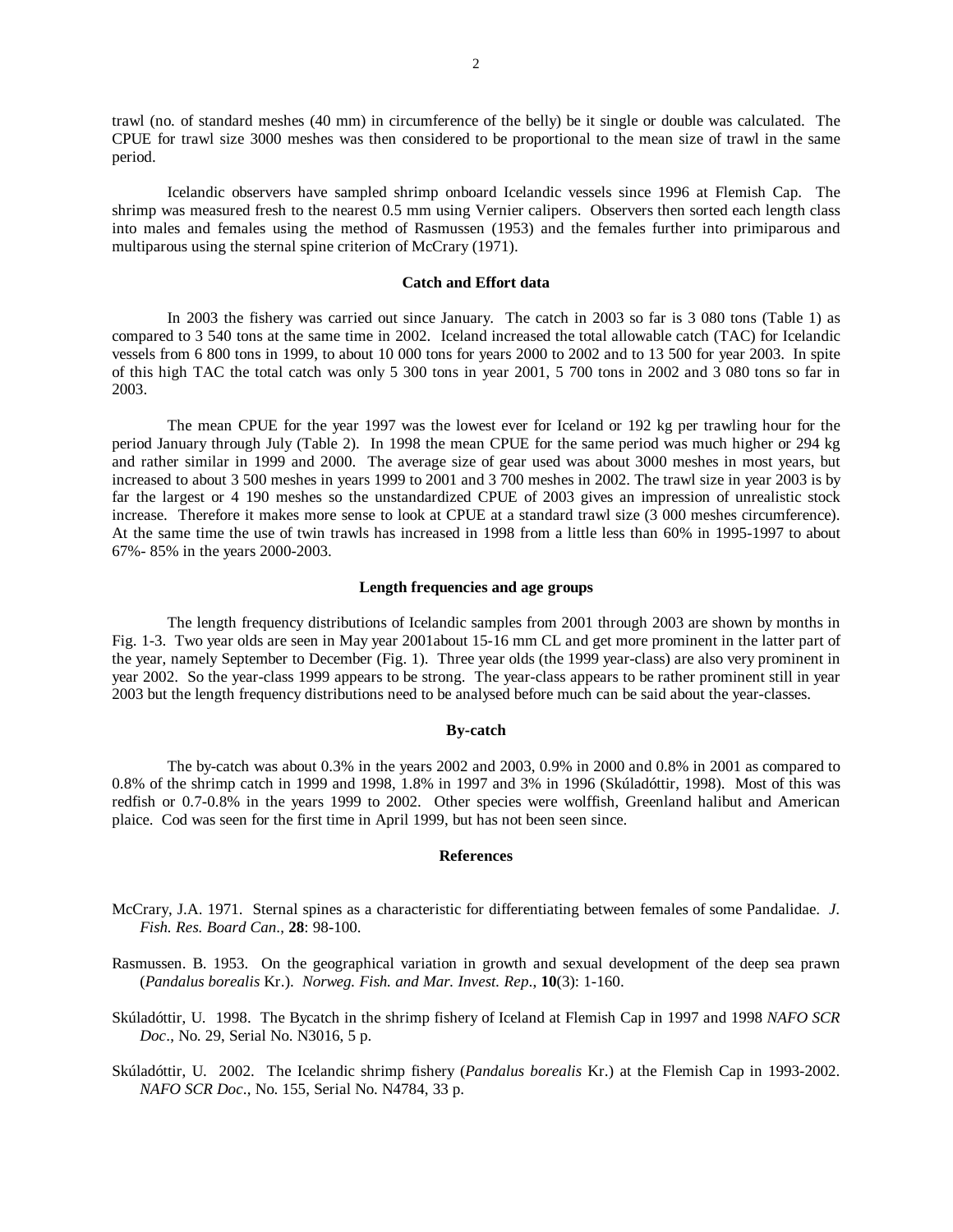Table 1. Catch (tons) effort (trawling hours \*1.9 when double trawl) and unstandardized CPUE (kg/hr) of Icelandic vessels at Flemish Cap.

|        | January - July                                                     |                                                                      |                                                                                    |                                                                                     | August - December                                    |                                                             |                                                                   |                                                               |        | January - July                                                              |                                                                                        |                                                                               | August - December                                                                         |                                             |                                                    |                                             |                                                     |
|--------|--------------------------------------------------------------------|----------------------------------------------------------------------|------------------------------------------------------------------------------------|-------------------------------------------------------------------------------------|------------------------------------------------------|-------------------------------------------------------------|-------------------------------------------------------------------|---------------------------------------------------------------|--------|-----------------------------------------------------------------------------|----------------------------------------------------------------------------------------|-------------------------------------------------------------------------------|-------------------------------------------------------------------------------------------|---------------------------------------------|----------------------------------------------------|---------------------------------------------|-----------------------------------------------------|
| Year   | Month                                                              | CPUE                                                                 | Effort                                                                             | Catch                                                                               | Month                                                | CPUE                                                        | Effort                                                            | Catch                                                         | Year   | Month                                                                       | CPUE                                                                                   | Effort                                                                        | Catch                                                                                     | Month                                       | CPUE                                               | Effort                                      | Catch                                               |
| 1993   | Jun<br>Jul<br>Subtotal<br>Total                                    | 380.2<br>342.4<br>365.7<br>365.7                                     | 1767<br>1097<br>2864<br>2918                                                       | 671.8<br>375.6<br>1047.4<br>1067.0                                                  | Aug<br>Sep<br>Oct<br>Nov<br>Dec<br>Subtotal<br>Total | 320.4<br>349.8<br>231.7<br>306.8<br>236.5<br>306.7<br>306.7 | 1334<br>1034<br>334<br>588<br>537<br>3827<br>3834                 | 427.4<br>361.7<br>77.4<br>180.4<br>127.0<br>1173.9<br>1176.0  | 2001 * | Jan<br>Feb<br>Mar<br>Apr<br>May<br>Jun<br>Jul<br>Subtotal                   | 285.9<br>299.9<br>303.6<br>239.6<br>271.1<br>282.9<br>296.5<br>292.1                   | 538<br>1593<br>2174<br>45<br>917<br>2777<br>2992<br>11036                     | 153.7<br>477.6<br>660.0<br>10.8<br>248.7<br>785.6<br>887.2<br>3223.6                      | Aug<br>Sep<br>Oct<br>Nov<br>Dec<br>Subtotal | 292.6<br>277.3<br>267.5<br>253.4<br>500.8<br>289.5 | 2094<br>1160<br>1563<br>1210<br>404<br>6431 | 612.9<br>321.6<br>418.1<br>306.6<br>202.5<br>1861.7 |
| 1994   | Jan<br>Feb<br>Mar<br>Jun<br>Jul<br>Subtotal<br>Total               | 228.5<br>371.8<br>295.5<br>256.4<br>212.9<br>248.6<br>248.6          | 144<br>510<br>531<br>1297<br>2653<br>5135<br>6693                                  | 32.9<br>189.6<br>156.9<br>332.5<br>564.8<br>1276.7<br>1664.0                        | Aug<br>Sep<br>Oct<br>Nov<br>Dec<br>Subtotal<br>Total | 175.3<br>126.9<br>125.4<br>115.5<br>75.0<br>154.2           | 1657<br>476<br>492<br>181<br>8<br>2814<br>154.2 4123.7            | 290.4<br>60.4<br>61.7<br>20.9<br>0.6<br>434<br>636            | 2002*  | Total<br>Jan<br>Feb<br>Mar<br>Apr<br>May<br>Jun<br>Jul<br>Subtotal<br>Total | 292.1<br>292.6<br>343.4<br>264.6<br>305.7<br>330.8<br>346.0<br>444.6<br>330.6<br>330.6 | 11036<br>372<br>705<br>1786<br>2056<br>2439<br>2113<br>1241<br>10710<br>10711 | 3223.6<br>108.9<br>242.0<br>472.4<br>628.4<br>806.6<br>731.1<br>551.7<br>3541.1<br>3541.1 | Total<br>Aug<br>Sep<br>Oct<br>Nov<br>Dec    | 289.5<br>311.7<br>313.2<br>234.7<br>312.9<br>359.9 | 7178<br>1739<br>1054<br>923<br>559<br>437   | 2077.8<br>542.0<br>330.0<br>216.7<br>174.9<br>157.1 |
| 1995   | Feb<br>Mar<br>Apr                                                  | 280.0<br>246.8<br>149.9                                              | 65<br>711<br>1487<br>680.7<br>260.1<br>2617<br>3733<br>6625<br>15238<br>16932      | 18.2<br>175.5<br>222.9                                                              | Aug<br>Sep<br>Oct                                    | 178.0<br>134.1<br>166.3                                     | 4869<br>2928<br>2088                                              | 866.9<br>392.5<br>347.2                                       |        |                                                                             |                                                                                        |                                                                               |                                                                                           | Subtotal<br>Total                           | 301.6<br>301.6                                     | 4711<br>7296                                | 1420.7<br>2200.3                                    |
|        | Maγ<br>June<br>Jul<br>Subtotal<br>Total                            | 248.9<br>249.5<br>241.5<br>241.5                                     |                                                                                    | 929.2<br>1653.0<br>3679.5<br>4088.5                                                 | Nov<br>Dec<br>Subtotal<br>Total                      | 144.4<br>174.5<br>161.6<br>161.6                            | 1074<br>740<br>11699<br>21868                                     | 155.1<br>129.1<br>1890.8<br>3534.4                            | 2003 * | Jan<br>Feb<br>Mar<br>Apr<br>May<br>Jun<br>Jul<br>Subtotal<br>Total          | 384.3<br>422.0<br>565.1<br>430.9                                                       | 162<br>715<br>1303<br>967                                                     | 62.1<br>301.8<br>736.3<br>416.5                                                           | Aug<br>Sep                                  |                                                    |                                             |                                                     |
| 1996   | Jan<br>Feb<br>Mar<br>Apr<br>May                                    | 207.2<br>251.7<br>261.8<br>211.2<br>189.1                            | 1755<br>1326<br>4604<br>10754<br>12749                                             | 363.7<br>333.7<br>1205.1<br>2271.2<br>2410.2                                        | Aug<br>Sep<br>Oct<br>Nov<br>Dec                      | 165.4<br>167.1<br>129.7<br>137.9<br>158.1                   | 8156<br>8089<br>5482<br>1456<br>253                               | 1349.4<br>1351.7<br>711.2<br>200.8<br>40.0                    |        |                                                                             | 329.7<br>287.6<br>444.2<br>444.2                                                       | 925<br>85<br>4157<br>6937                                                     | 305.1<br>24.5<br>1846.3<br>3081.0                                                         | Subtotal<br>Total                           |                                                    |                                             |                                                     |
|        | Jun<br>Jul<br>Subtotal<br>Total                                    | 202.5<br>235.9<br>214.2<br>214.2                                     | 13933<br>11963<br>57084<br>64760                                                   | 2821.5<br>2821.5<br>12226.9<br>13871.0                                              | Subtotal<br>Total                                    | 155.9<br>155.9                                              | 23436<br>43689                                                    | 3653.1<br>6810.0                                              |        |                                                                             |                                                                                        |                                                                               |                                                                                           |                                             |                                                    |                                             |                                                     |
| 1997   | Jan<br>Feb<br>Apr<br>May<br>Jun<br>Jul<br>Subtotal<br>Total        | 175.8<br>214.7<br>135.0<br>141.4<br>167.7<br>209.2<br>177.3<br>177.3 | 413<br>621<br>514<br>3736<br>5386<br>5802<br>16472<br>19478                        | 72.6<br>133.3<br>69.4<br>528.2<br>903.2<br>1213.7<br>2920.4<br>3453.3               | Aug<br>Sep<br>Oct<br>Nov<br>Dec<br>Subtotal<br>Total | 206.7<br>202.4<br>222.0<br>192.5<br>176.9<br>206.4<br>206.4 | 4252<br>3476<br>2519<br>1039<br>429<br>11715<br>14681             | 879.0<br>703.6<br>559.1<br>200.0<br>75.9<br>2417.6<br>3029.6  |        |                                                                             |                                                                                        |                                                                               |                                                                                           |                                             |                                                    |                                             |                                                     |
| 1998 * | Feb<br>Mar<br>Apr<br>May<br>Jun<br>Jul<br>Subtotal<br>Total        | 217.2<br>206.8<br>229.5<br>261.4<br>330.7<br>285.3<br>282.1<br>282.1 | 297<br>812<br>880<br>2820<br>3537<br>4117<br>12463<br>12657                        | 64.5<br>167.9<br>202.0<br>737.2<br>1169.7<br>1174.7<br>3516.0<br>3570.8             | Aug<br>Sep<br>Oct<br>Nov<br>Dec<br>Subtotal<br>Total | 256.4<br>184.5<br>196.3<br>204.6<br>222.5<br>207.8          | 3184<br>5028<br>3612<br>1761<br>644<br>14229<br>207.8 14447       | 816.3<br>927.5<br>708.9<br>360.3<br>143.3<br>2956.3<br>3001.5 |        |                                                                             |                                                                                        |                                                                               |                                                                                           |                                             |                                                    |                                             |                                                     |
| 1999 * | Feb<br>Mar<br>Apr<br>May<br>Jun<br>Jul<br>Subtotal<br>Total        | 350.5<br>289.4<br>253.0<br>249.5<br>285.8<br>280.4<br>271.5          | 382<br>1851<br>3483<br>5941<br>5993<br>5224<br>271.5 22874<br>24009                | 133.9<br>535.7<br>881.2<br>1482.3<br>1712.7<br>1464.6<br>6210.4<br>6518.6           | Aug<br>Sep<br>Oct<br>Nov<br>Dec<br>Subtotal<br>Total | 250.8<br>235.5<br>255.6<br>256.2<br>230.6                   | 3642<br>1371<br>2150<br>2173<br>989<br>249.0 10325<br>249.0 10837 | 913.4<br>322.9<br>549.6<br>556.8<br>228.1<br>2570.8<br>2698.4 |        |                                                                             |                                                                                        |                                                                               |                                                                                           |                                             |                                                    |                                             |                                                     |
| 2000 * | Jan<br>Feb<br>Mar<br>Apr<br>May<br>Jun<br>Jul<br>Subtotal<br>Total | 263.8<br>280.5<br>306.3<br>280.7<br>231.9<br>304.3<br>250.1          | 1050<br>2206<br>3297<br>4378<br>4943<br>3679<br>3064<br>272.7 22618<br>272.7 22618 | 277.0<br>618.8<br>1009.8<br>1229.0<br>1146.6<br>1119.6<br>766.4<br>6167.2<br>6167.2 | Aug<br>Sep<br>Oct<br>Nov<br>Dec<br>Subtotal<br>Total | 244.9<br>239.0<br>274.8<br>256.1<br>267.5                   | 2357<br>2134<br>1787<br>2984<br>798<br>254.1 10060<br>254.1 11051 | 577.1<br>510.2<br>491.1<br>764.3<br>213.5<br>2556.2<br>2807.8 |        |                                                                             |                                                                                        |                                                                               |                                                                                           |                                             |                                                    |                                             |                                                     |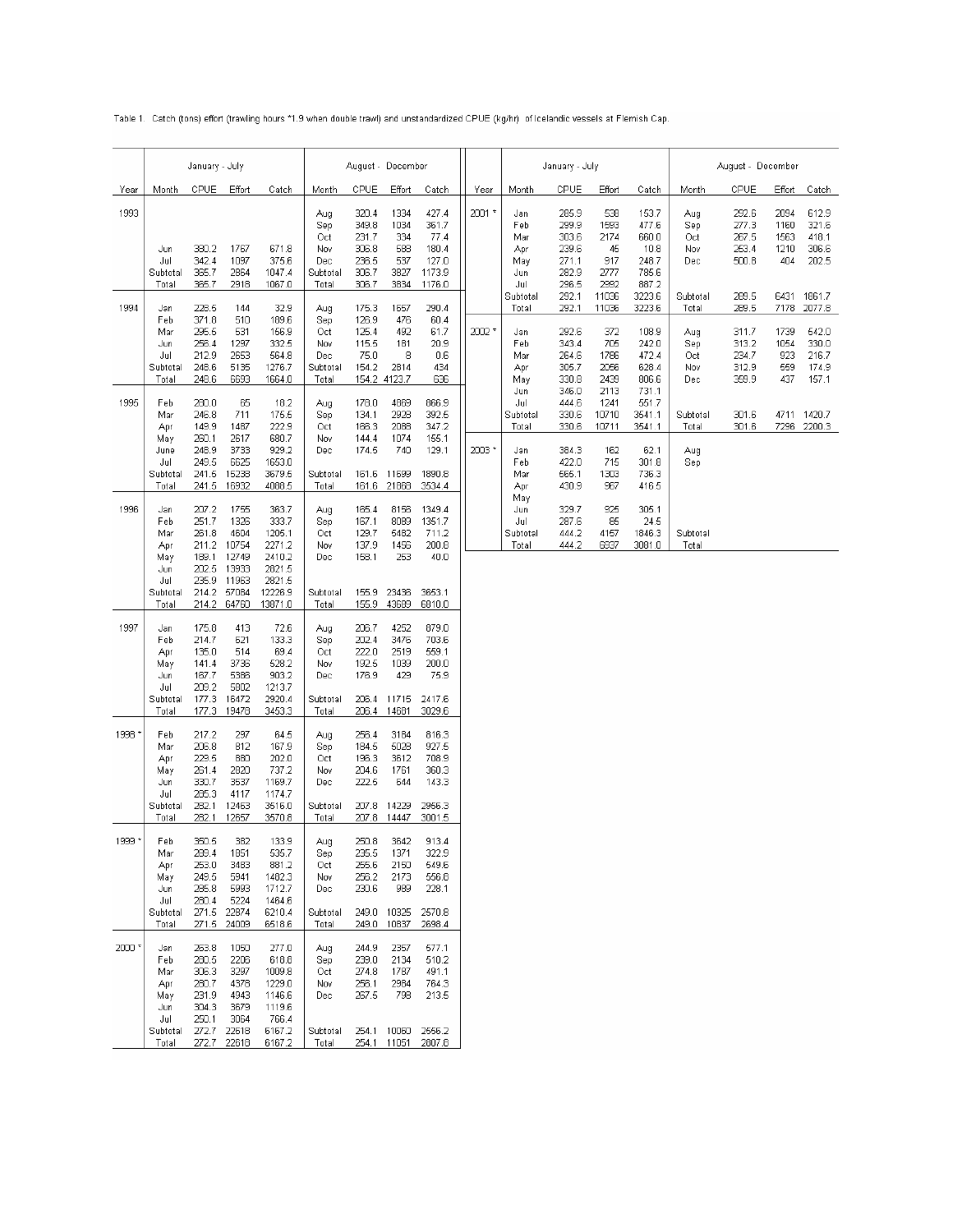| Year | Nominal Catch<br>Tons | % of catch | No. of meshes<br>January-July | Twin trawls Mean trawl size Unstandardized<br>CPUE<br>January-July | 3000 trawl<br>January-July | No. of meshes<br>January-Sept | <b>CPUE at size</b> Mean trawl size Unstandardized<br>CPUE<br>January-Sept | CPUE at size<br>3000 trawl<br>January-Sept. |
|------|-----------------------|------------|-------------------------------|--------------------------------------------------------------------|----------------------------|-------------------------------|----------------------------------------------------------------------------|---------------------------------------------|
|      |                       |            |                               |                                                                    |                            |                               |                                                                            |                                             |
| 1993 | 2 2 4 3               | 43.4       | 3063                          | 373                                                                | 363                        | 3102                          | 356                                                                        | 344                                         |
| 1994 | 2 300                 | 54.4       | 2994                          | 238                                                                | 240                        | 2951                          | 216                                                                        | 219                                         |
| 1995 | 7623                  | 38.2       | 2779                          | 254                                                                | 283                        | 2733                          | 228                                                                        | 251                                         |
| 1996 | 20681                 | 42.9       | 2803                          | 206                                                                | 218                        | 2813                          | 198                                                                        | 211                                         |
| 1997 | 6483                  | 53.4       | 2780                          | 188                                                                | 192                        | 2921                          | 198                                                                        | 203                                         |
| 1998 | 6572                  | 74.8       | 3016                          | 288                                                                | 294                        | 2974                          | 264                                                                        | 266                                         |
| 1999 | 9217                  | 70.6       | 3441                          | 280                                                                | 252                        | 3402                          | 276                                                                        | 243                                         |
| 2000 | 8978                  | 81.4       | 3528                          | 287                                                                | 245                        | 3528                          | 282                                                                        | 240                                         |
| 2001 | 5301                  | 63.0       | 3571                          | 328                                                                | 290                        | 3518                          | 325                                                                        | 289                                         |
| 2002 | 5741                  | 73.6       | 3713                          | 370                                                                | 305                        | 3713                          | 363                                                                        | 294                                         |
| 2003 | 3081                  | 85.0       | 4190                          | 486                                                                | 348                        |                               |                                                                            |                                             |

Table 2. Nominal catch for the whole year and some averages calculated from the Icelandic logbooks to show trends in CPUEs and size of trawl. In calculations of CPUE the effort of twin trawls is multiplied by 1.9.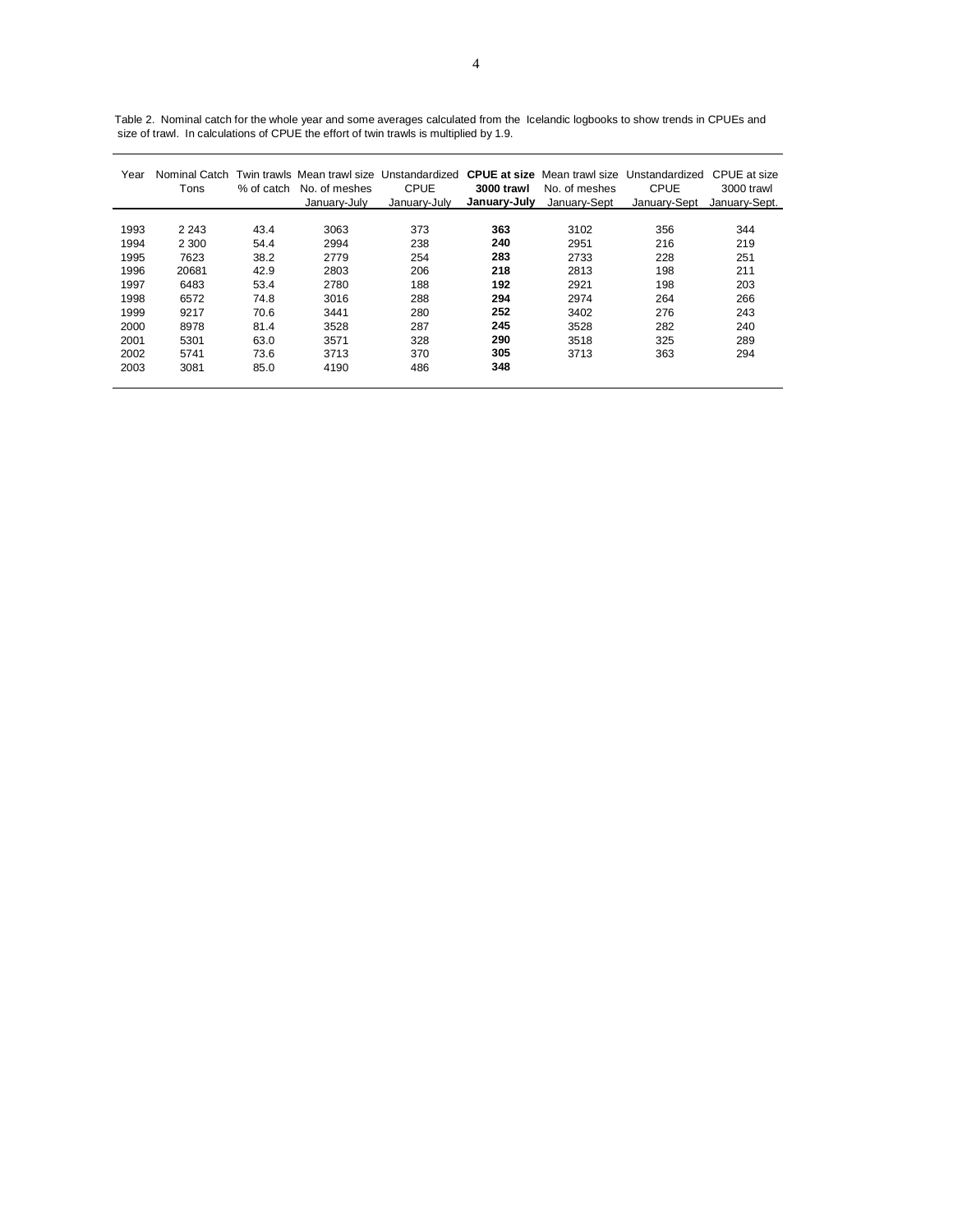

# Carapace length mm

Fig. 1. The length frequency distribution of northern shrimp at Flemish Cap by months in 2001.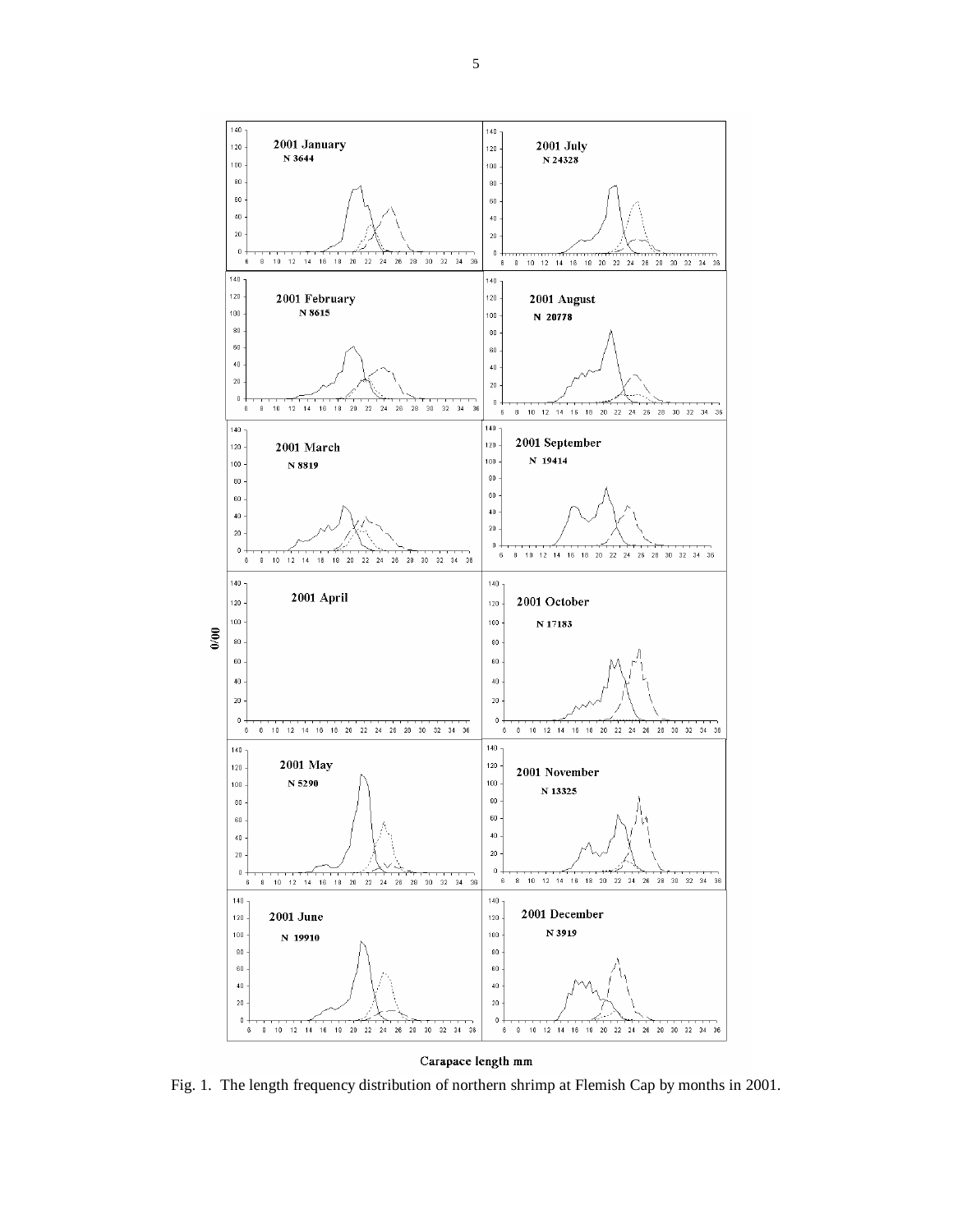

Fig. 2. The length frequency distribution of northern shrimp at Flemish Cap by months in 2002.